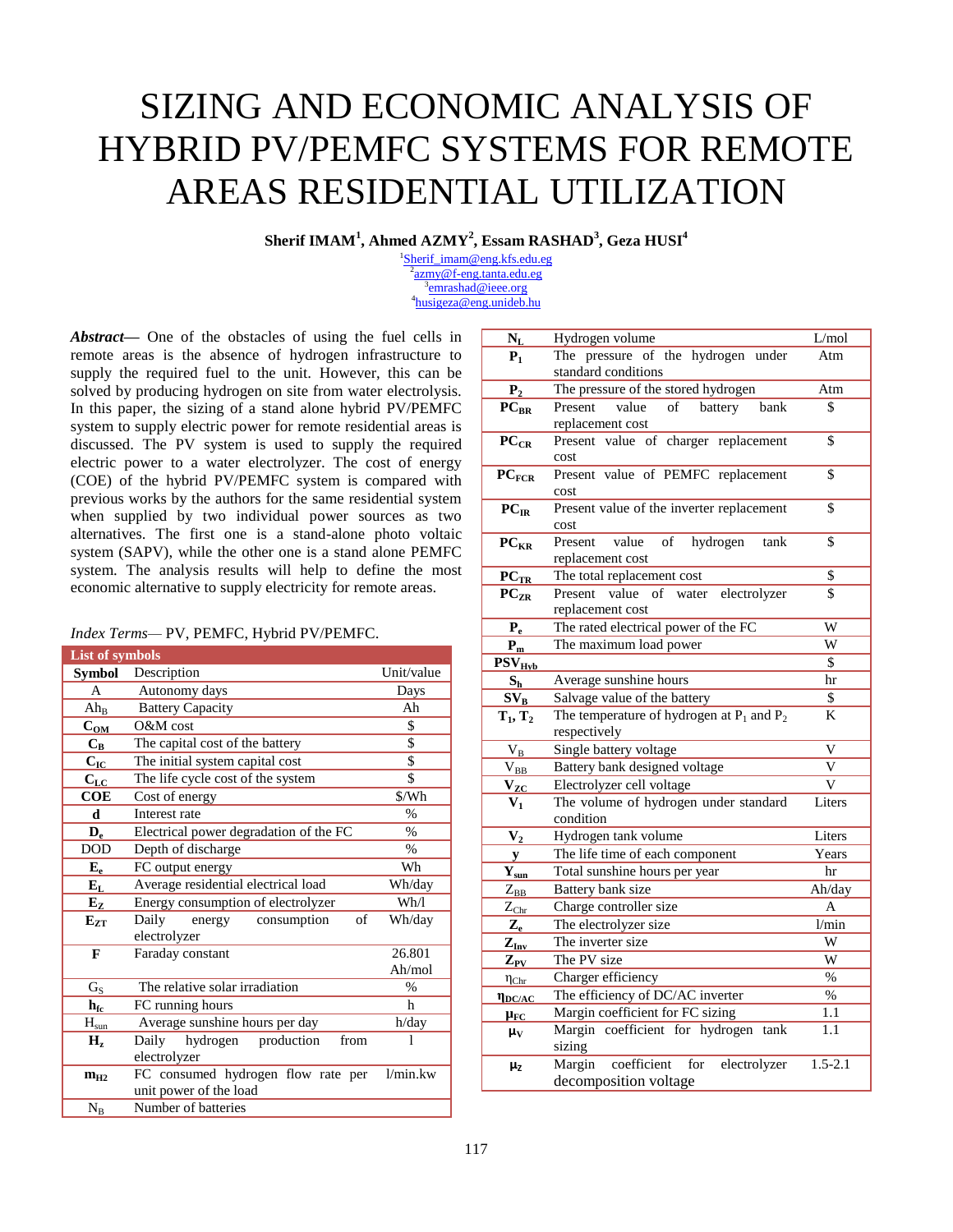#### I. INTRODUCTION

Photovoltaic (PV) system is considered as one of the most important energy schemes as it is completely safe, clean, and renewable energy source. It has a disadvantage of high Cost Of Energy (COE) due to the required deep-cycle batteries for storing the energy. In deep-cycle batteries, it has low specific energy (0.17 MJ/Kg) which limits its usage in some application due to the required weight of installation. Discharging stored energy in batteries below certain level reduces the life span. Hot climate conditions have certain impacts on the maintenance of such batteries. Life cycle of a battery is critical because when calculating the cost of energy over the Photo Voltaic (PV) panel's life cycle of 30 years, the number of replacements of batteries and their cost will have the highest effect on the COE [1]. Batteries are important element in energy industries but their usage can be minimized to a great extent by using hydrogen as a storage medium.

Hydrogen has the advantages of high specific energy (142 MJ/Kg) which is the third highest specific energy after the Uranium and the Thorium. Fuel cell (FC) is one of the most efficient energy conversion devices. It converts hydrogen by chemical reaction to electrical and thermal power. The Combined Heat and Power Fuel Cell (CHPFC) has high efficiency of 80-85% and low COE [2]. However, the main disadvantage of fuel cells is the absence of hydrogen infrastructure to supply hydrogen fuel. A hybrid PV/PEMFC system is introduced in this paper to get the advantages of the two systems, PV and PEMFC systems, and overcome their disadvantages.

A review of hydrogen production methods is introduced in [3]. The most economical sources to produce hydrogen are by gasification of coal and reforming of natural gas. However, these sources are not reliable due to the reduction of reserves and severe environmental pollution. Also, because of neither infrastructure nor cheap transportation of them, they are not suitable for rural areas residential utilization. Producing hydrogen from water electrolysis has advantage of obtaining high purity hydrogen from sustainable source with zero emission in simple process. A review on solar-hydrogen/fuel cell hybrid energy systems for stationary applications is introduced in [4]. Hammou Tebibel and Sifeddine Labed introduce the consumed power of the electrolyzer [5]. However, they don't take into consideration neither the internal electrical resistances due to bubbles, anode and cathode resistance nor the proton conductivity. Also, they neglected the energy enhancement to boost the hydrogen production flow rate. The hydrogen tank size is introduced in [6]. However, it was over sized as the authors calculate the tank size for all the amount of hydrogen generated during the year and this research does not pay attention to the daily hydrogen consumption by the FC.

This paper aims to introduce a sizing methodology for a hybrid PV/PEMFC arrangement for rural areas residential utilization and to analyze the economics of the overall system. A comparison between different water electrolyzer technologies is introduced and equations describing the sizing of hybrid PV/PEMFC are illustrated. The effect of both

electrolyzer internal electrical resistance and energy required to boost the hydrogen production flow rate on its actual energy consumption is taken into consideration. The hydrogen tank size is optimized by considering the daily PEMFC consumption and the electrolyzer hydrogen production over the year. The COE is analyzed and compared to that of the standalone PV and PEMFC systems.

## II. WATER ELECTROLYZER TECHNOLOGIES

Electrolysis of water is accomplished by using water electrolyzer. The electrolyzer simply consists of an anode and a cathode immersed in water and separated by membrane as shown in Fig. 1. The electrolyzer uses electric current to split water (H<sub>2</sub>O) into oxygen (O<sub>2</sub>) at the anode and hydrogen (H<sub>2</sub>) at the cathode as described by the following equation:



Fig. 1. Basic scheme of water electrolysis system

Currently, there are three technologies to produce hydrogen from water electrolysis. These three technologies are alkaline electrolysis, PEM electrolysis and high temperature electrolysis [7]. The high temperature water electrolysis is called solid oxide electrolysis cell (SOEC). It produces hydrogen from water electrolysis at high temperature (600- 1000 °C) to reduce the electrical energy required to split the water. Theoretically, SOEC saves energy up to 23% compared to that at 25 °C, and it has higher energy efficiency than alkaline or PEM water electrolysis for hydrogen production. However, the high temperature constructing materials of SOEC are costly. The high temperature emitting from the SOEC has to be considered for both the surrounding environment and the consumed hydrogen. Till now, the SOEC is in laboratory stage under development [5, 8, 9].

Alkaline water electrolyzers have the following disadvantages over the PEM water electrolysis: wide low partial load range, limited current density and low operating pressure. The wide low partial load range means that the electrolyzer has low efficiency if the load is below 40% of its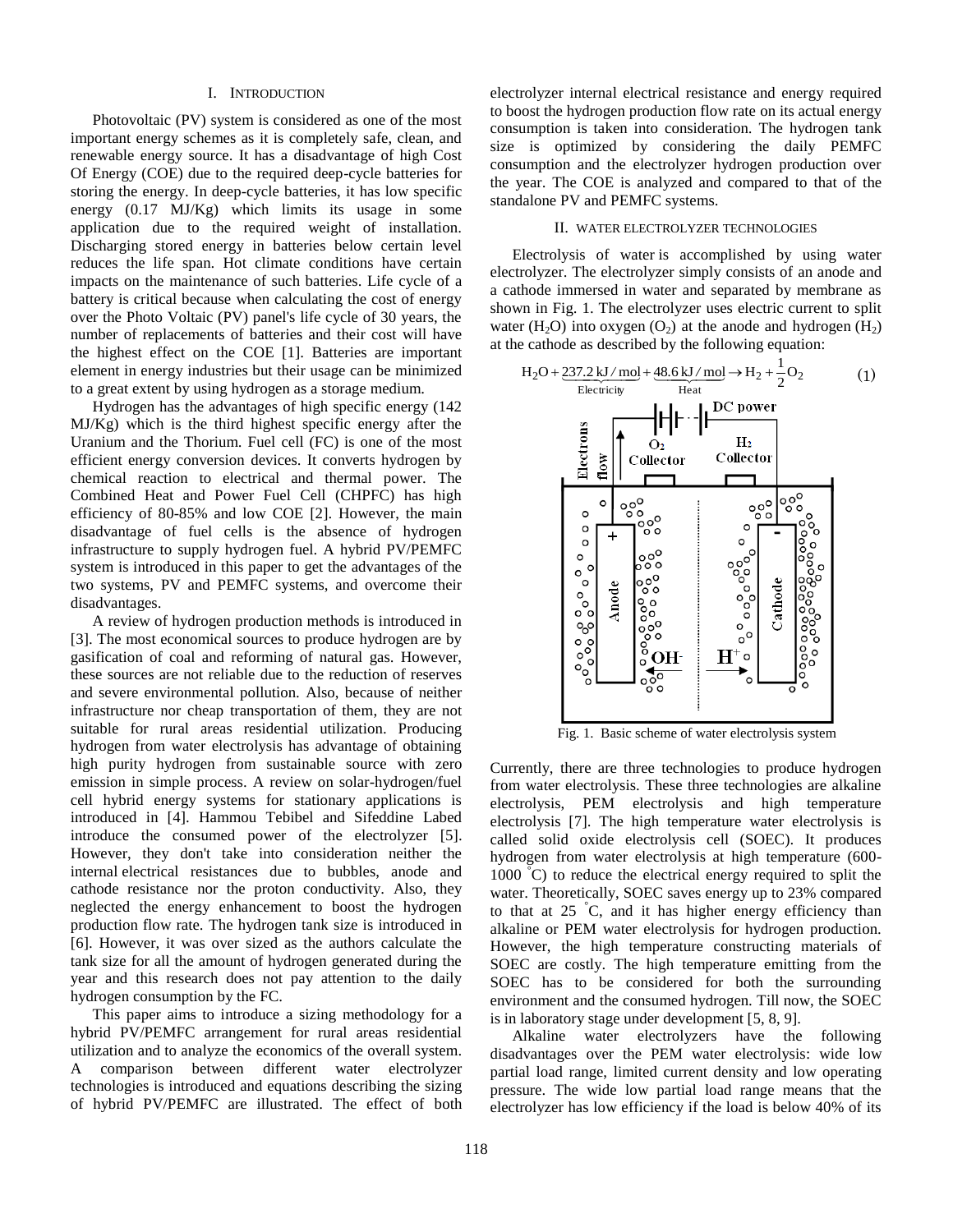rated value. The low efficiency results from the low purity of the generated hydrogen. Table 1 shows a comparison between alkaline and PEM water electrolysis. PEM electrolyzers have economical advantages over alkaline electrolyzers in both low operational costs and low gas crossover rate, which allows the PEM electrolyzers to work under a wide range of power input [10, 11].

| TABLE 1                                   |
|-------------------------------------------|
| COMPARISON BETWEEN ALKALINE AND PEM WATER |
| ELECTROLYSIS                              |

|                           | <b>Alkaline</b>        | <b>PEM</b>                      |  |
|---------------------------|------------------------|---------------------------------|--|
|                           |                        |                                 |  |
| <b>Working pressure</b>   | Low                    | High                            |  |
| Cell temp.                | 60-80 $(^{\circ}C)$    | 50-80 (°C)                      |  |
| <b>Availability</b>       | Established            | New market                      |  |
|                           | technology             | technology                      |  |
| Cost                      | Relative low cost      | High cost                       |  |
| Rating                    | In MW range            | Below MW range                  |  |
| <b>Partial load range</b> | $20-40(%)$             | $0-10(%)$                       |  |
| <b>Stack life time</b>    | $<$ 90000 $(h)$        | $<$ 20000 $(h)$                 |  |
| <b>Degradation rate</b>   | $<$ 3 ( $\mu$ V/h)     | $<$ 14 ( $\mu$ V/h)             |  |
| <b>Cell</b> area          | $>4$ (m <sup>2</sup> ) | $\sqrt{0.03}$ (m <sup>2</sup> ) |  |
| <b>System energy</b>      | 4.5-7 $(kWh/m^3)$      | 4.5-7.5 (kWh/m <sup>3</sup> )   |  |
| consumption               |                        |                                 |  |
| $H2$ production rate      | $< 760 \ (m^3/h)$      | $<$ 10 (m <sup>3</sup> /h)      |  |

## III. SIZING METHODOLOGY OF THE HYBRID SYSTEM

The sizing methodology and the cost analysis will be applied for a small rural residential house. A typical residential load is analyzed as shown in table 2 to define its average daily consumption. In the table, the average electrical load energy  $(E<sub>L</sub>)$  for a remote area household is about 5 kWh/day and the maximum load power is about 1.3 kW. There are many possible scenarios of the hybrid PV/PEMFC system. However, this study will concentrate on the one shown in Fig. 2.

TABLE 2 ELECTRICAL LOADS OF A SMALL RURAL RESIDENTIAL HOUSE

| <b>Appliance</b>          | <b>Numbe</b> Powe<br>r | $r$ [W] | Total<br>power<br><b>TW1</b> | Workin<br>g hours<br>[h/day] | <b>Total</b><br><b>Energy</b><br>[Wh/day] |
|---------------------------|------------------------|---------|------------------------------|------------------------------|-------------------------------------------|
| <b>Ceiling fan</b>        | 2                      | 60      | 120                          | $\overline{5}$               | 600                                       |
| Lamps                     | 6                      | 40      | 240                          | 6                            | 1440                                      |
| <b>Refrigerato</b>        |                        | 175     | 175                          | 6                            | 1050                                      |
| r                         |                        |         |                              |                              |                                           |
| TV                        | 1                      | 150     | 150                          | 3                            | 450                                       |
| <b>Water</b><br>pump      |                        | 245     | 245                          | 3                            | 735                                       |
| <b>Washing</b><br>machine | 1                      | 370     | 370                          | $\mathcal{D}_{\mathcal{L}}$  | 740                                       |
| <b>Total</b>              |                        |         | 1300                         |                              | 5015                                      |



In this configuration, the stand alone photo voltaic (SAPV) system is used to supply power to the electrolyzer for the hydrogen production which is required as an input fuel to the PEMFC. The residential load is fully supplied from the PEMFC. The sizing equations of both SAPV and PEMFC systems, which are described separately by the same authors in previous work, are as follows [2]:

$$
Z_{\text{Inv}} = \frac{P_{\text{m}}}{\eta_{\text{DC/AC}}} \tag{2}
$$

$$
P_e = \mu_{FC} \cdot Z_{Inv}
$$
 (3)

The required hydrogen flow rate for the PEMFC is about  $m_{H2}=14$  Lmin<sup>-1</sup>kW<sup>-1</sup>. The size of the electrolyzer is determined by its hydrogen production flow rate. As the sunshine hours are different from day to day and from season to season, the total sunshine hours per year will be considered. The electrolyzer size can be calculated by deviding the total amount of hydrogen per year, required from the PEMFC, by the total sunshine hours per year as illustrated in the following equation:

$$
Z_e = \frac{m_{H_2} \times E_L \times 365}{Y_{sun}} \tag{4}
$$

Generally, the volume of the hydrogen tank  $V_2$ can be determined from the ideal gas law as in (5). However, as the solar irradiation varies during the year, the hydrogen tank has to store the produced hydrogen by the electrolyzer in long daylight-days to use it by PEMFC for short daylight-days. Figure 3 illustrates the sun-shine hours over one year for Wadi Elnatron. The horizontal line that separate region c from regions d and e represent the required time for the electrolyzer to produce the required hydrogen for the PEMFC to supply the residential load for one day. Region c represent the accumulating hours for long daylight-days and regions d and e represent the accumulating hours for short daylight-days. V<sup>1</sup> in (5) represents the daily consumed hydrogen volume by PEMFC plus the excess accumulated volume produced by the electrolyzer in long daylight-days as illustrated in (6).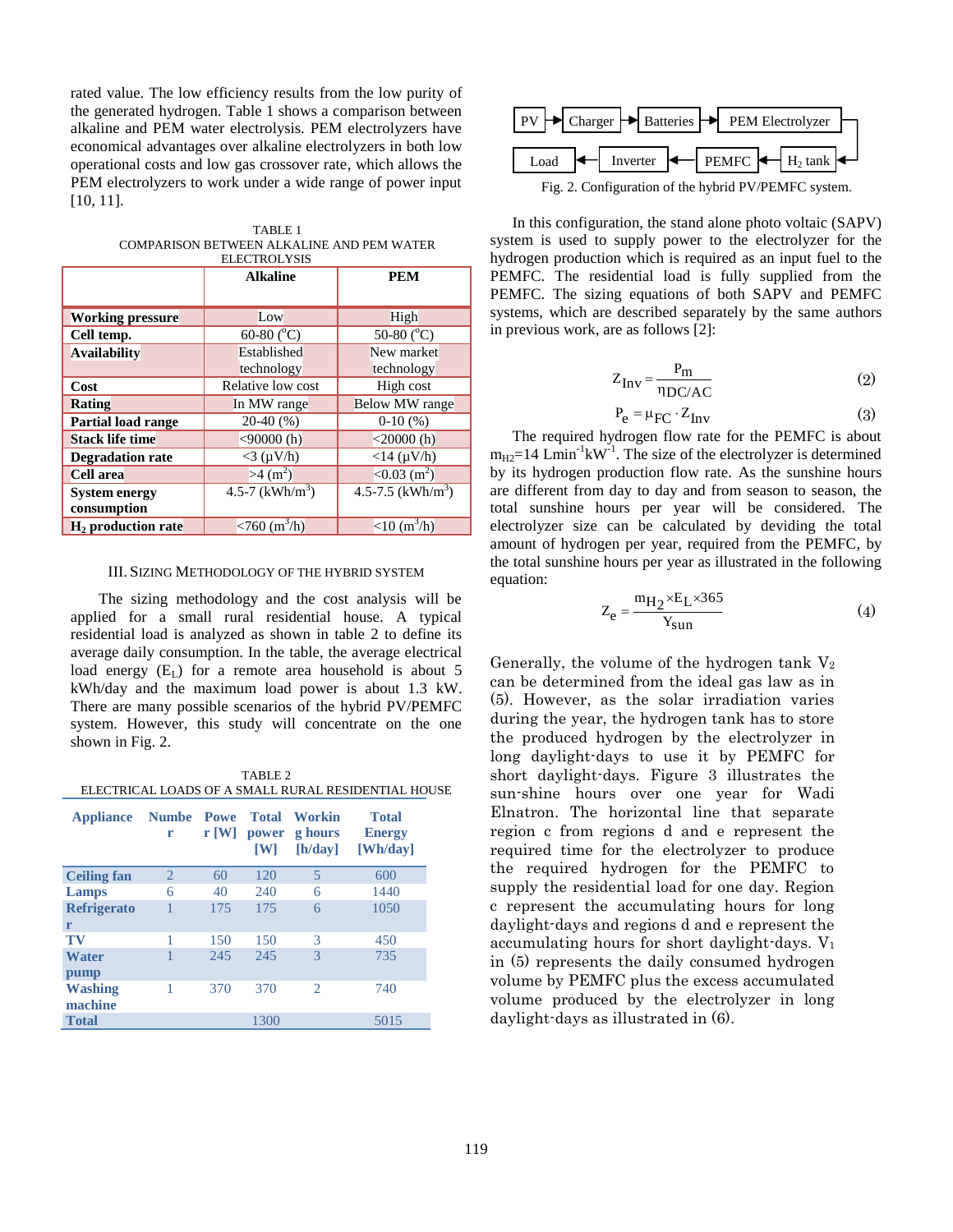

Fig. 3. Sun-shine duration over one year for Wadi Elnatron.

$$
V_2 = \frac{\mu V \cdot V_1 \cdot T_2 \cdot P_1}{T_1 \cdot P_2} \tag{5}
$$

$$
V_1 = 60 \left[ m_{H_2} . E_L + Z_e \int_a^b C_{Region} \right]
$$
 (6)

Theoretically, the thermodynamic decomposition voltage of water is 1.23V. However, in industrial water electrolyzer, the chemical reaction for splitting the water into oxygen and hydrogen occurs at electrolyzer cell voltage of 1.8 V up to 2.6 V. This over potential is used for increasing the hydrogen production rate and overcoming the ohmic voltage drop due to the resistance of electrolyte, membrane, bubbles and electrical circuit. The energy consumption of water electrolyzer can be calculated as illustrated in [8]. However, this study is based on the theoretical thermodynamic decomposition voltage of water rather than the industrial electrolyzer cell voltage. The energy consumption of water electrolyzer will be modified to be calculated as follows:

$$
E_Z = \frac{2 \cdot \mu_Z \cdot F \cdot V_{ZC}}{N_L} \tag{7}
$$

Regardling the previous equation, the actual energy consumption of water electrolyzer ranges between 4.31-6.22 kWh/m<sup>3</sup>. However, the theoretical value is 2.94 kWh/m<sup>3</sup>. The daily total consumed energy of water electrolyzer will equal the value given by equation (7) times the total volume of hydrogen production per day as follows:

$$
E_{ZT} = E_Z \cdot H_Z \tag{8}
$$

The size of the solar system, including solar panel size, charge controller size and batteries bank size- will be as follows [1]:

$$
Z_{PV} = \frac{E_{ZT}}{G_S \cdot H_{sun}} \tag{9}
$$

$$
Z_{BB} = \frac{A}{DOD} \times \frac{E_{ZT}}{V_B} \tag{10}
$$

$$
N_B = \frac{Z_{BB}}{Ah_B} \tag{11}
$$

$$
Z_{\text{Chr}} = \frac{1}{\eta_{\text{Chr}}} \times \frac{Z_{\text{PV}}}{V_{\text{BB}}}
$$
 (12)

## IV.LIFE CYCLE COST METHODOLOGY OF THE HYBRID SYSTEM

The life cycle cost of the hybrid PV/PEMFC can be calculated by the following equation:

$$
C_{LC} = C_{IC} + C_{OM} + PC_{TR} - PSV_{Hyb}
$$
 (13)

The initial capital cost  $(C_{\text{IC}})$  is the sum of purchase cost of each component in the system for the first time. The O&M  $cost$  ( $C<sub>OM</sub>$ ) will be calculated for three components: PV system, PEMFC and water electrolyzer. Regarding PV system, it represents the cost of adjusting the PV modules tilt, cleaning to remove dirt and dust, and batteries maintenance such as adding water and cable checking. Regarding the PEMFC and water electrolyzer, the O&M cost will be for both the spare parts and checking the air, hydrogen, and water systems. The present value of the total replacement cost  $(PC_{TR})$  will be calculated as follows:

$$
PC_{TR} = PC_{BR} + PC_{CR} + PC_{IR} + PC_{KR} + PC_{PCR} + PC_{ZR}
$$
 (14)

The present value of the total replacement battery bank cost along the PV life time will be calculated as follows:

$$
PC_{BR} = \sum_{y=5}^{Y} \frac{C_B}{(1+d)^y}, y = 5, 10, \dots, 25
$$
 (15)

Table 3 illustrates the life cycle time of each system component. Since the PV panels have the largest life cycle in the system, the overall system life cycle will be 30 years and the other components will be multiply replaced according to this period [12,13].

TABLE 3

| THE LIFE CYCLE TIME OF HYBRID PV/PEMFC COMPONENTS |                    |  |  |  |
|---------------------------------------------------|--------------------|--|--|--|
| <b>Component</b>                                  | Life cycle [Years] |  |  |  |
| <b>PV</b> panels                                  | 30                 |  |  |  |
| <b>Charge controller</b>                          | 10                 |  |  |  |
| <b>Deep cycle batteries</b>                       |                    |  |  |  |
| <b>PEM</b> electrolyzer                           | 10                 |  |  |  |
| $H_2$ tank                                        | 15                 |  |  |  |
| <b>PEMFC</b>                                      | 6                  |  |  |  |
| <b>Inverter</b>                                   |                    |  |  |  |

Equation (15) will be applied for each term of equation (14) and the steps of changing "y" will vary according to each component life cycle.

The salvage value of the battery bank at the end of its life cycle can be calculated from the following equation [1]:

$$
SV_B = K_h (1 - K_r - K_u) C_{BB}
$$
 (16)

The cost of energy (COE) can be calculated by dividing the life cycle cost of the system over the total generated energy during the system life cycle as follows:

$$
COE = \frac{C_{LC}}{E_e}
$$
 (17)

The total generated energy during the system life cycle concerning the effect of the electrical energy degradation on FC output will be as follows: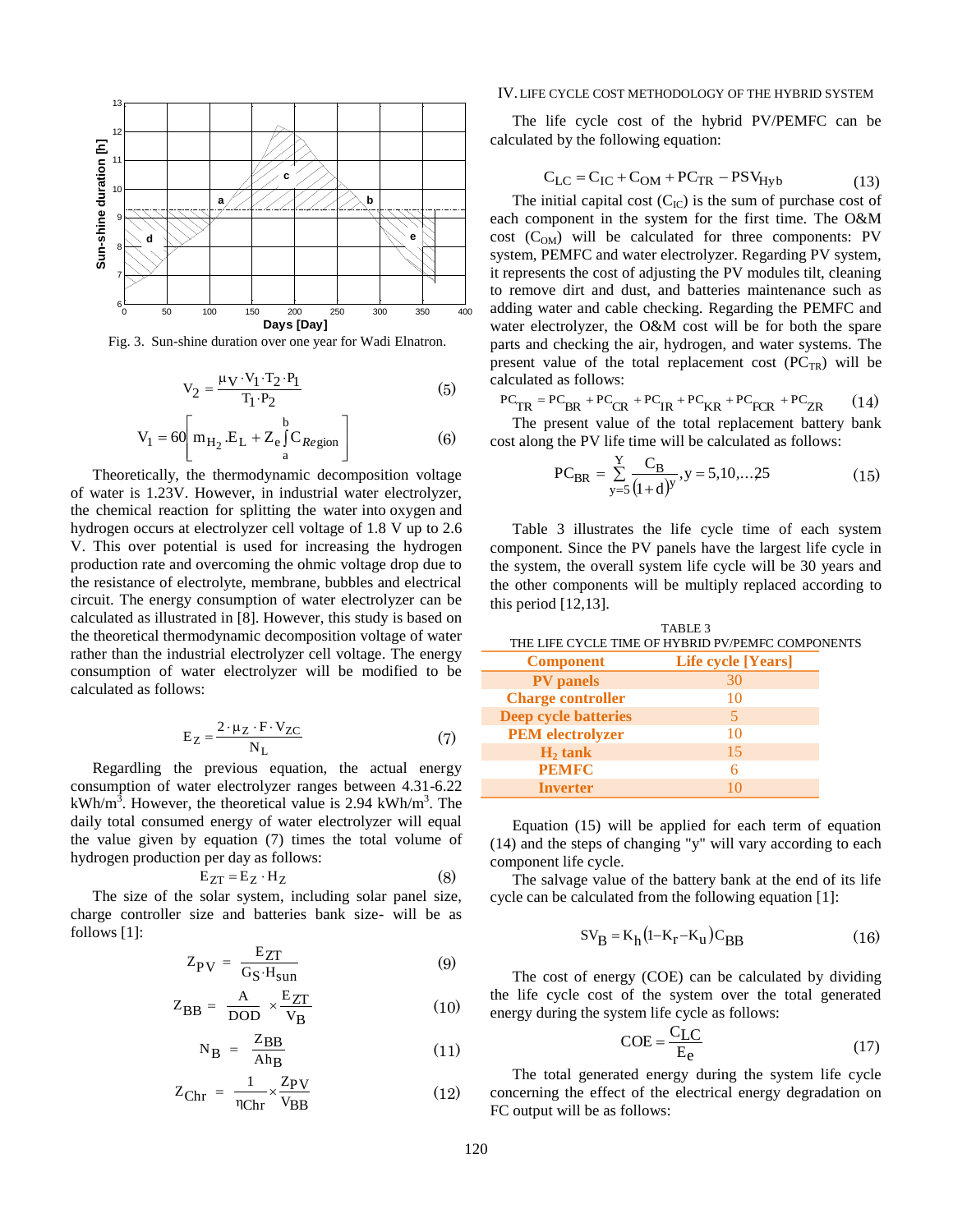$$
E_e = \sum P_e h_{fc} \left[ 1 - \left( \text{floor} \frac{h_{fc}}{10^3} \right) D_e \right]
$$
 (18)

#### V. RESULTS AND DISCUSIONS

The previous sizing methodology has been implemented for Wadi Elnatroun region, Egypt. The monthly average solar radiation and the sunshine hours, over a period of one year has been obtained from the World Radiation Data Centre (WRDC) as illustrated in Table 4. The global solar radiation over one year is illustrated in figure 4.

To determine the COE and the percentage cost of each component in the system, the calculations are performed according to the previous equations considering the following assumptions [1, 2, 13, 14]:

1) The O&M cost of the PEMFC is 0.035 \$/kWh.

2) The electrolyzer O&M cost is 5% of its capital cost.

3) The FC salvage value is 10% of its capital cost.

4) The salvage value will be considered for FC and battery bank only.

Table 5 summaries the size of each component in the system in addition to its cost.

TABLE 4 THE DAILY AVERAGE SOLAR RADIATION AND THE SUNSHINE HOURS OVER A PERIOD OF ONE YEAR AT WADI ELNATROUN

|                  | $G[W/m^2]$ | $S_h[hr]$ |
|------------------|------------|-----------|
| January          | 420        | 7.5       |
| <b>February</b>  | 493        | 8.3       |
| <b>March</b>     | 579        | 9.3       |
| <b>April</b>     | 636        | 9.7       |
| <b>May</b>       | 564        | 11.4      |
| <b>June</b>      | 577        | 12.2      |
| July             | 590        | 12.2      |
| <b>August</b>    | 580        | 11.3      |
| <b>September</b> | 535        | 10.7      |
| <b>October</b>   | 484        | 9.1       |
| <b>November</b>  | 416        | 8.4       |
| <b>December</b>  | 427        | 6.6       |



Fig. 4. Daily average solar radiation per month

TABLE 5 THE SIZE AND COST OF EACH SYSTEM COMPONENT

| <b>Component</b>         | <b>Size</b> | Cost [ <b>§</b> ] |
|--------------------------|-------------|-------------------|
| PV                       | 3666W       | 3666              |
| <b>Charge controller</b> | 85 A        | 589               |
| <b>Battery bank</b>      | 4000 Ah     | 5900              |
| <b>Electrolyzer</b>      | $8.6$ L/min | 65000             |
| $H_2$ tank               | 900L        | 1320              |
| <b>PEMFC</b>             | 1800 W      | 7500              |
| <b>Inverter</b>          | 1500 W      | 1290              |

The pie-chart illustrated in figure 5 shows the percentage cost of each component of the hybrid PV/PEMFC system within 30 years of PV life time. It is clear from the pie-chart that the water electrolyzer represents the major COE. The running cost represent the second major COE, 21%, which include both the battery and the O&M cost.

The COE for the hybrid PV/PEMFC is compared with that obtained in other two papers of the same authors. One for the standalone PV system and the other for standalone PEMFC system [1, 2]. The bar graph of figure 6 shows that the hybrid PV/PEMFC system provides lower COE. However, the system becomes a little bit complicated.



Fig. 5: The percentage cost of each component in the hybrid PV/PEMFC system over 30 years



Fig. 6: The COE for three standalone alternative systems

Table 6 illustrates a comparison among SAPV, standalone PEMFC, and hybrid PV/PEMFC systems.